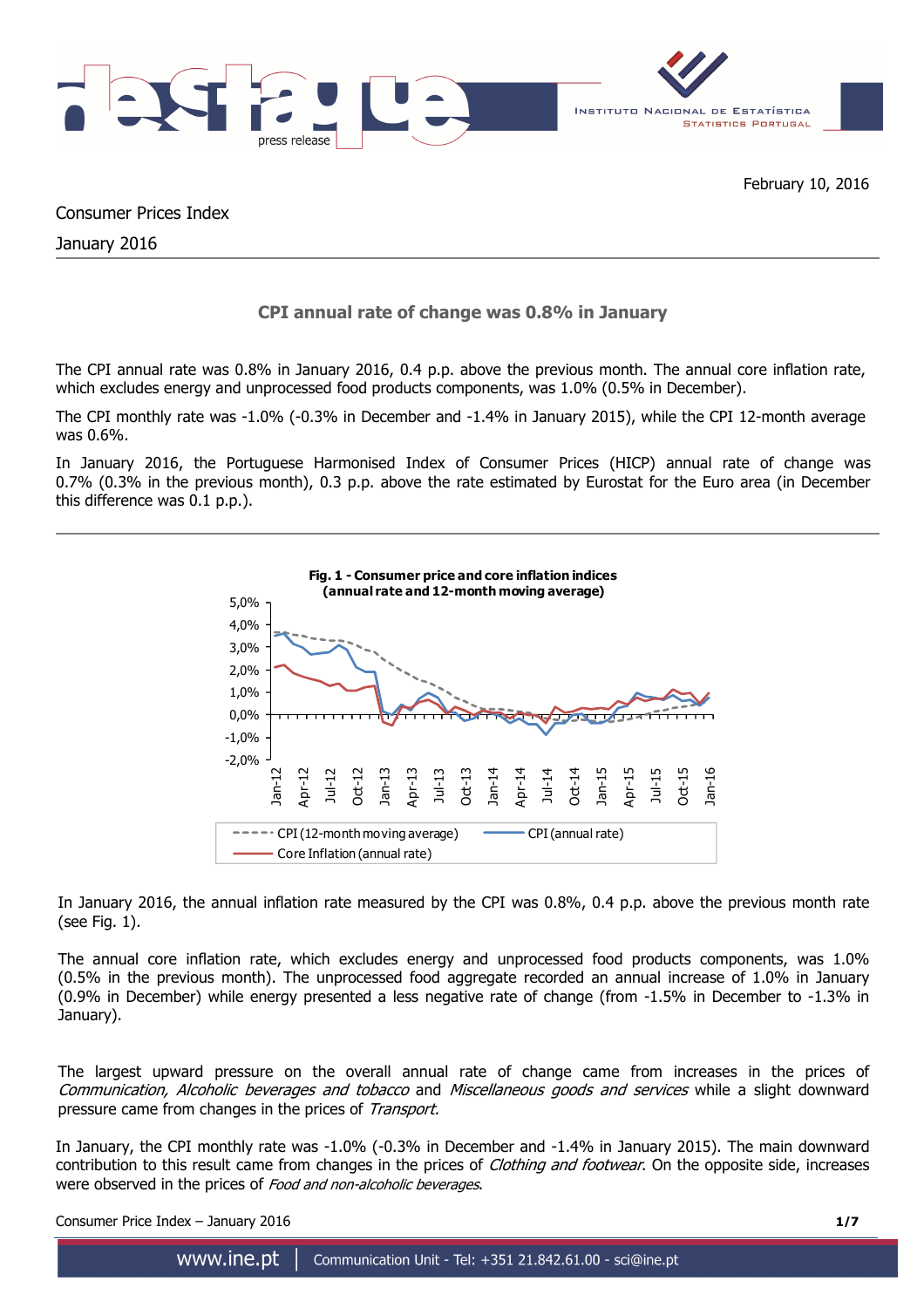

The CPI 12-month average rate stood at 0.6% in January, 0.5% in the previous month.

In January 2016, the HICP annual rate was 0.7% (0.3% in the previous month) while the HICP monthly rate was -1.1% (-1.5% in January 2015).

In December, the annual rate of change of the Portuguese HICP was 0.1 p.p. higher than the annual rate of change of the Euro area. That difference is estimated to increase to 0.3 p.p. in January 2016.

The HICP 12-month average rate was 0.6% in January (0.5% in December).



# **Housing Rents**

In January the monthly rate of change of the average value of rents by net area for the whole country was 0.3% (-0.1% in the previous month).

The main increase was recorded in the Algarve region (0.9%). The main decrease was observed in the Alentejo region, where the value of rents by net area decreased by 0.5%.

The annual change rate of the housing rents for the whole country was 0.2% in January (0.9% in December). The main increase was observed in the Açores region (3.7%), while the Alentejo region recorded the main decrease (-3.7%).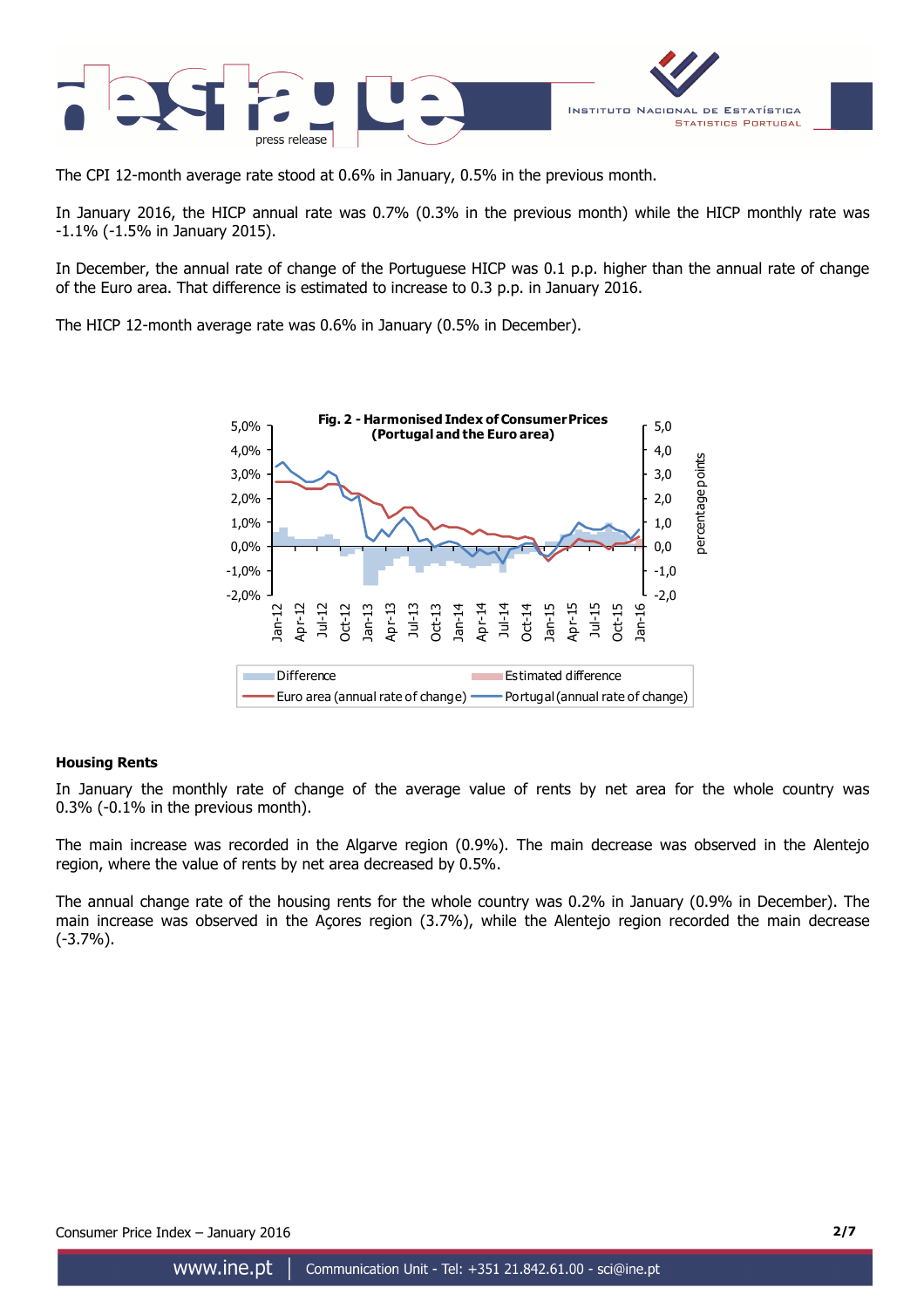



# **Consumer Price Index 2016 – changes due to the annual chaining of the index**

With the publication of the Consumer Price Index (CPI) in January of each year, the expenditure structure and the goods and services included in the basket are updated benefiting from the chaining process.

The weighting structure for the 2016 CPI is based on the households' final monetary consumption expenditure of final 2013 and preliminary 2014 Portuguese National Accounts data at three-digit level of the Classification of Individual Consumption by Purpose (COICOP). These results are valued to December prices of the previous year.

This complies with the regulations of the European Commission and Eurostat recommendations for the compilation of the Harmonized Index of Consumer Prices, aiming to ensure the highest quality of the information and the comparability among Member States.

Using information from National Accounts as the primary source ensures the appropriate update of the weights at the aggregated level on an annual basis, reflecting not only price changes but also changes in quantities of goods and services purchased by households. Information from National Accounts, which reflects the integration of several sources, including the Household Budget Survey (HBS), ensures a high degree of consistency with other fundamental variables for economic analysis. National Accounts are compiled using supply and use tables, matching available resources of each product (domestic production and imports) and the respective uses (exports and domestic spending) at a relatively detailed level.

Even though, as the number of products included in the CPI is more detailed than that provided by National Accounts, for more disaggregated levels of expenditure information from the HBS and the Census supplemented by other administrative sources is used, as well as from other surveys conducted by Statistics Portugal. This information is also used for updating the goods and services included in the CPI.

With the access to more detailed and updated information, notably coming from administrative sources, changes in the weighting structure and / or samples were also introduced for cigarettes, electricity, natural gas, pharmaceutical products, new cars, highway tolls, airline tickets, telecommunications services, newspapers and periodicals, football, betting and gambling, insurance and financial services.

|    | $COICOP1$ divisions                                                   | 2015 weights | 2016 weights |
|----|-----------------------------------------------------------------------|--------------|--------------|
| 01 | Food and non-alcoholic beverages                                      | 215.7        | 207.9        |
| 02 | Alcoholic beverages and tobacco                                       | 41.4         | 40.2         |
| 03 | Clothing and footwear                                                 | 70.9         | 69.0         |
| 04 | Housing, water, electricity, gas and other fuels                      | 96.5         | 102.7        |
| 05 | Furnishings, household equipment and routine maintenance of the house | 65.0         | 62.4         |
| 06 | Health                                                                | 61.0         | 63.4         |
| 07 | Transport                                                             | 134.3        | 139.6        |
| 08 | Communication                                                         | 36.9         | 36.8         |
| 09 | Recreation and culture                                                | 76.9         | 72.2         |
| 10 | Education                                                             | 17.8         | 16.7         |
| 11 | Restaurants and hotels                                                | 82.7         | 85.5         |
| 12 | Miscellaneous goods and services                                      | 100.9        | 103.6        |
| 00 | <b>All items</b>                                                      | 1000         | 1000         |

The following table presents the CPI weights for 2015 and 2016.

 $1$  COICOP – Classification Of Individual Consumption by Purpose

Consumer Price Index – January 2016 **3/7**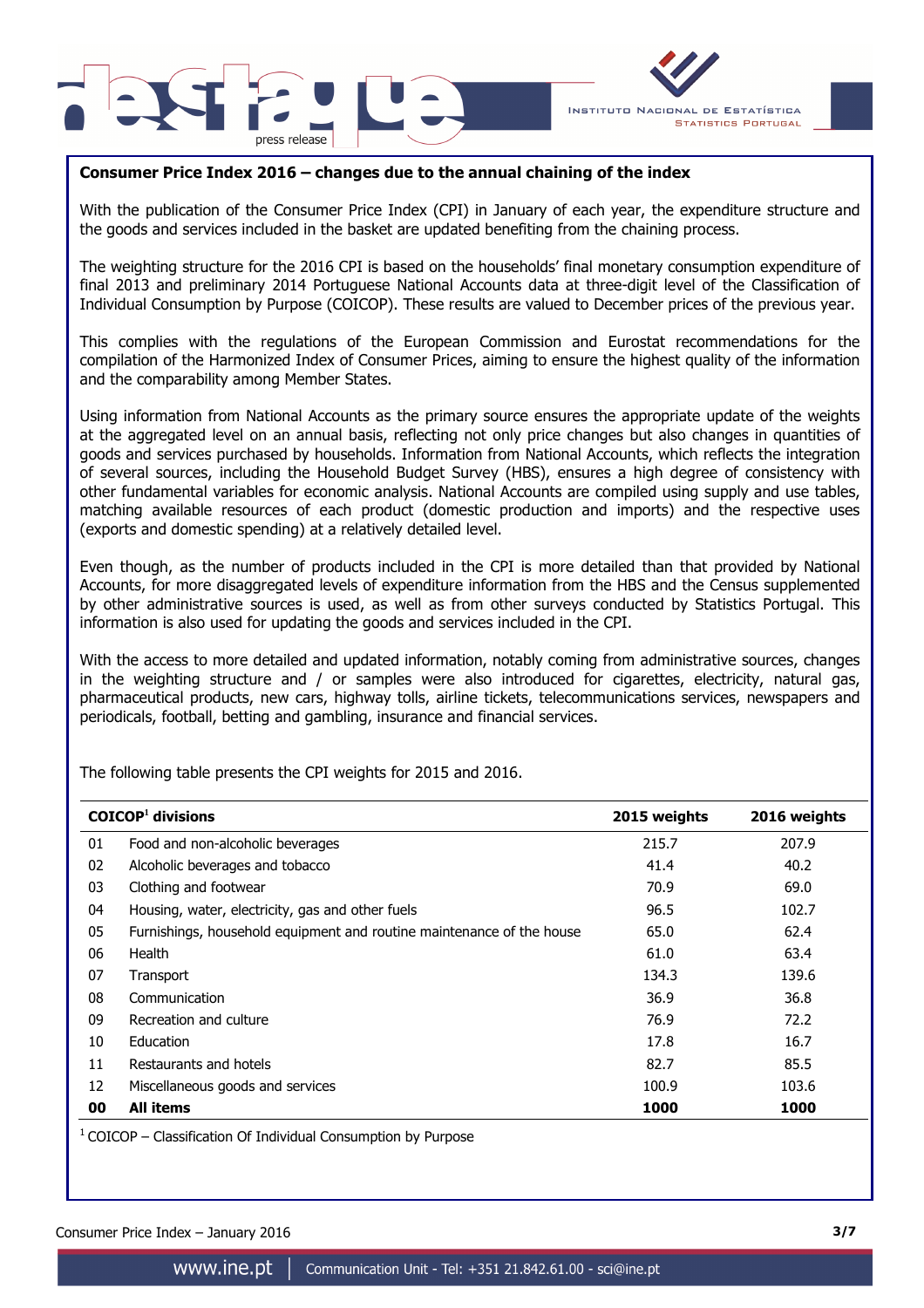



### **Consumer Price Index**

I

The Consumer Price Index (CPI) measures the change over time of the prices of a certain basket of goods and services bought by a "typical" consumer. The CPI has been designed to capture price changes and not to measure price levels.

The CPI is updated every year with the most recent information on prices and quantities. The 2016 CPI weighting structure and the sample of goods and services included in the basket are a result of the combination of three fundamental sources of information: results of the Portuguese National Accounts complemented with the Household Budget Survey and the Census for more detailed levels of expenditure. Administrative data is also used.

The CPI is compiled through the aggregation of seven regional price indexes and the goods and services included in the index are grouped according to the COICOP classification.

### **Table 1: CPI - COICOP<sup>1</sup> Divisions**

| 01 | Food and non-alcoholic beverages                                      | 07 | Transports                       |
|----|-----------------------------------------------------------------------|----|----------------------------------|
| 02 | Alcoholic beverages and tobacco                                       | 08 | Communications                   |
| 03 | Clothing and footwear                                                 | 09 | Recreation and culture           |
| 04 | Housing, water, electricity, gas and other fuels                      | 10 | Education                        |
| 05 | Furnishings, household equipment and routine maintenance of the house | 11 | Restaurants and hotels           |
| 06 | Health                                                                | 12 | Miscellaneous goods and services |
|    | COICOD: Classification Of Individual Consumption by Dumeses           |    |                                  |

<sup>1</sup>COICOP: Classification Of Individual Consumption by Purpose

# **Monthly rate**

The monthly rate is the change in the index of a certain month compared with the index of the previous month expressed as a percentage. Although up-to-date, this measure can be affected by seasonal and other effects.

#### **Annual rate**

The annual rate is the change in the index of a certain month compared with the index of the same month in the previous year expressed as a percentage. In the presence of a stable seasonal pattern, seasonal effects do not influence this measure.

#### **12-month average rate**

The 12-month average rate is the change in the average index of one year compared with the average index of the previous year expressed as a percentage. This moving average is less sensitive to transient changes in prices.

## **Core inflation index (all items CPI excluding unprocessed food and energy products)**

The core inflation index is compiled by excluding the prices of unprocessed food and energy products from the all items CPI. The primary objective of this index is to capture the underlying inflation pressures in the economy.

#### **Harmonised Index of Consumer Prices**

The Harmonised Index of Consumer Prices (HICP) is compiled in each member state of the European Union for the purposes of inflation comparisons across EU countries, as required by the Treaty on European Union'. This index plays an important role as a guideline for the achievement of the European System of Central Banks primary objective: price stability. In 1998, the European Central Bank adopted the HICP as "the most appropriate price measure" for its definition of price stability in the Euro area<sup>2</sup>.

With the release of the January 2016 HICP, the index reference period changes to  $2015 = 100$ , in line with the procedure adopted at European level: Council Regulation (EU) 2015/2010 of the Commission of 11 November 2015, as regards the common index reference period for the harmonised index of consumer prices. The new regulation is based on the need to "ensure the comparability and relevance of the HICP" as a result of "changes to the sub-index classification of the HICP and the alignment of sub-indices that have been linked to the HICP after the introduction of 2005 = 100". The historical information available on the previous base (2005 = 100) is thus replaced. More detailed information on the new reporting period can be found at http://ec.europa.eu/eurostat/web/hicp/methodology/reference-year-2015.

<sup>1</sup> Article 109j and protocol on the convergence criteria referred to in that article.

<sup>2</sup> A stability oriented monetary policy strategy for the ESCB". ECB press notice released on 13 October 1998.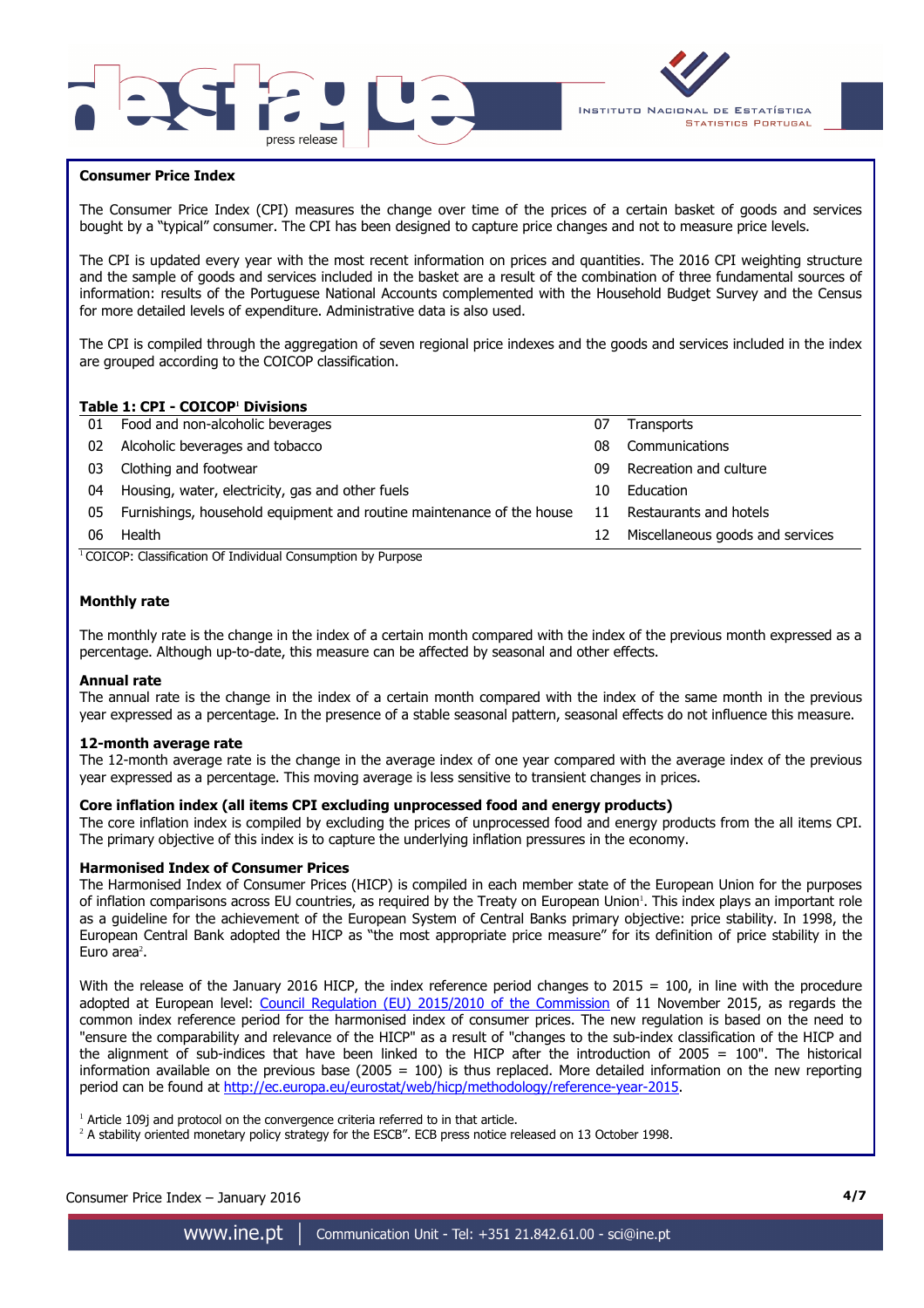



The HICP is produced in each Member State following a harmonized methodology developed by experts in the field of price statistics, under the "Price Statistics Working Group" and related Task Forces. From the methodological point of view, there are no major differences between the HICP and CPI. However, the different scope of coverage leads to differences in the weighting structure, mainly in Restaurants and hotels. This is mostly an effect of the inclusion of non-residents expenditure ("tourists") in the HICP and the corresponding exclusion from the CPI.

Additional information on the methodology of the HICP is available at http://ec.europa.eu/eurostat/web/hicp.

# **Table 2: CPI and HICP 2016 weighting structure**

\_\_\_\_\_\_\_\_\_\_\_\_\_\_\_\_\_\_\_\_\_

|    | $COICOP1$ divisions                                                   | <b>CPI</b> | <b>HICP</b> |
|----|-----------------------------------------------------------------------|------------|-------------|
| 01 | Food and non-alcoholic beverages                                      | 207,9      | 200,2       |
| 02 | Alcoholic beverages and tobacco                                       | 40,2       | 39,4        |
| 03 | Clothing and footwear                                                 | 69,0       | 70,1        |
| 04 | Housing, water, electricity, gas and other fuels                      | 102,7      | 97,0        |
| 05 | Furnishings, household equipment and routine maintenance of the house | 62,4       | 60,9        |
| 06 | Health                                                                | 63,4       | 60,8        |
| 07 | Transport                                                             | 139,6      | 137,9       |
| 08 | Communication                                                         | 36,8       | 34,7        |
| 09 | Recreation and culture                                                | 72,2       | 61,0        |
| 10 | Education                                                             | 16,7       | 15,7        |
| 11 | Restaurants and hotels                                                | 85,5       | 123,7       |
| 12 | Miscellaneous goods and services                                      | 103,6      | 98,5        |
| 00 | All items                                                             | 1000       | $1000^2$    |

<sup>1</sup> COICOP: Classification Of Individual Consumption by Purpose.

 $2$  Due to rounding, the sum of the parts may not add exactly to 1000.

# **Presentation of data and rounding rules**

Since the release of the January 2013 CPI indices are published with base 100 in the year 2012.

Due to rounding procedures, those indices may not reproduce exactly the published rates of change. However, it should be noted that the published rates prevail.

In this press release the descriptive analysis is based on rounded values to one decimal.

# **Next press release**

The February 2016 CPI/HICP will be released on March 10<sup>th</sup> 2016.

Consumer Price Index – January 2016 **5/7**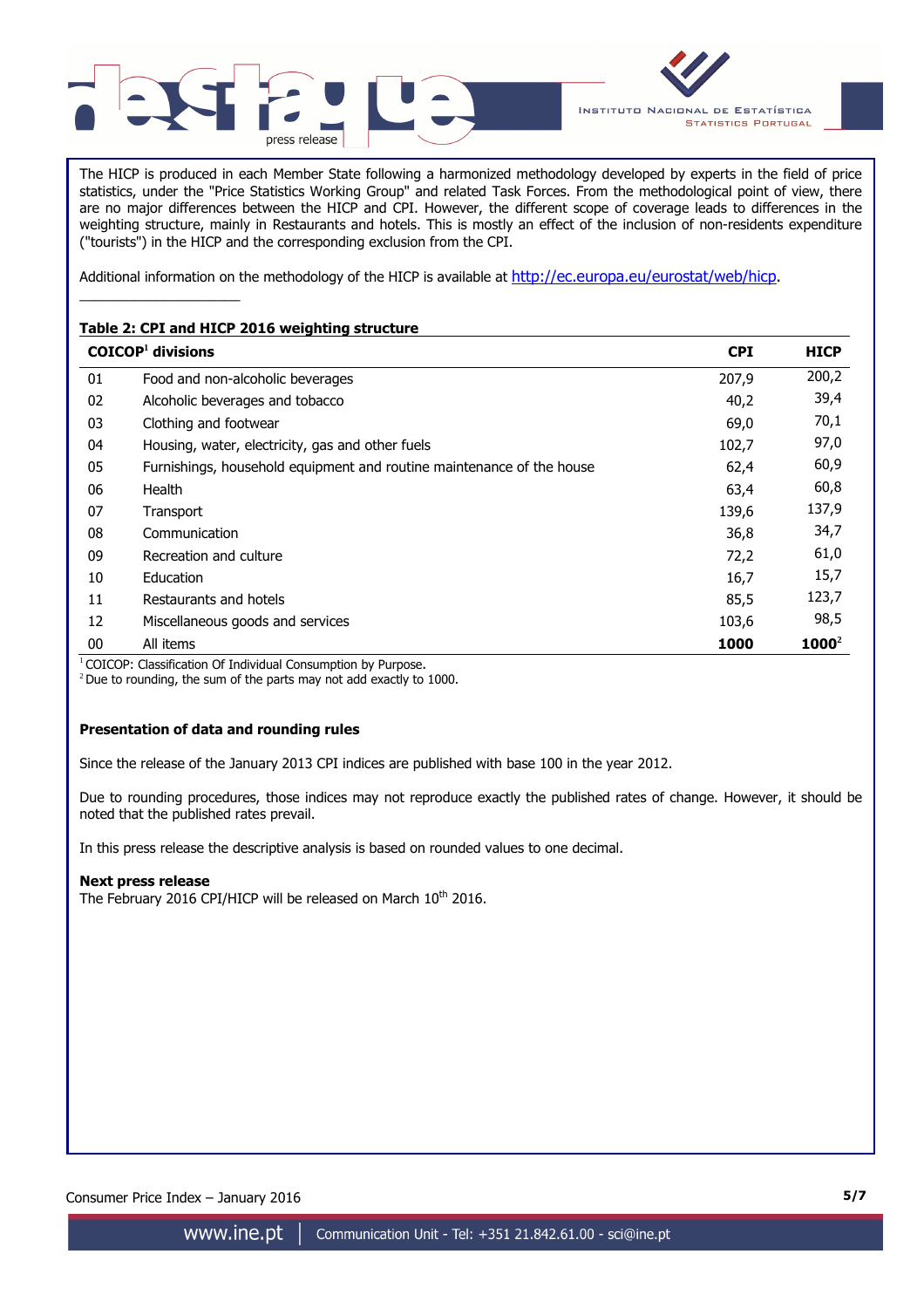

**Annex:**

# CPI rate of change (index division and all items CPI)

|                 | <b>All-items</b><br>Index divisions <sup>(1)</sup> |      |                                                                    |         |         |                 |         |         |         |      |      |         |         |  |
|-----------------|----------------------------------------------------|------|--------------------------------------------------------------------|---------|---------|-----------------|---------|---------|---------|------|------|---------|---------|--|
|                 | 01                                                 | 02   | 03                                                                 | 04      | 05      | 06              | 07      | 08      | 09      | 10   | 11   | 12      |         |  |
|                 | Annual average rate                                |      |                                                                    |         |         |                 |         |         |         |      |      |         |         |  |
| 2013            | 1.94                                               | 4.05 | $-3.31$                                                            | 2.15    | $-0.51$ | 1.49            | $-2.32$ | 0.45    | 0.41    | 1.18 | 1.65 | $-0.61$ | 0.27    |  |
| 2014            | $-1.34$                                            | 3.09 | $-2.11$                                                            | 2.22    | $-0.38$ | 0.66            | $-1.20$ | 1.10    | $-1.49$ | 0.43 | 0.97 | $-0.46$ | $-0.28$ |  |
| 2015            | 1.01                                               | 4.09 | $-2.02$                                                            | 0.23    | 0.67    | 0.41            | $-0.99$ | 4.12    | $-0.63$ | 0.65 | 1.31 | 0.42    | 0.49    |  |
|                 |                                                    |      |                                                                    |         |         |                 |         |         |         |      |      |         |         |  |
| 2014 January    | 0.20                                               | 4.26 | $-2.63$                                                            | 2.15    | $-1.18$ | 1.37            | $-1.38$ | 3.39    | $-1.40$ | 0.29 | 0.61 | $-0.44$ | 0.06    |  |
| February        | $-0.05$                                            | 3.71 | $-2.26$                                                            | 2.27    | $-1.00$ | 1.01            | $-1.89$ | 2.45    | $-0.95$ | 0.36 | 0.63 | $-0.39$ | $-0.08$ |  |
| March           | $-0.42$                                            | 2.22 | $-1.02$                                                            | 2.10    | $-0.92$ | 0.78            | $-3.08$ | 1.98    | $-1.48$ | 0.40 | 0.17 | $-0.43$ | $-0.37$ |  |
| April           | $-0.93$                                            | 2.36 | $-1.82$                                                            | 2.10    | $-0.91$ | 0.16            | 0.26    | 1.61    | $-1.33$ | 0.46 | 0.13 | $-0.70$ | $-0.14$ |  |
| May             | $-2.33$                                            | 2.14 | $-1.65$                                                            | 2.15    | $-0.83$ | 0.29            | $-0.52$ | 1.58    | $-1.18$ | 0.41 | 0.65 | $-0.72$ | $-0.44$ |  |
| June            | $-2.53$                                            | 2.88 | $-1.45$                                                            | 2.32    | $-1.00$ | 0.74            | 0.15    | 0.36    | $-1.80$ | 0.40 | 0.62 | $-0.63$ | $-0.42$ |  |
| July            | $-3.05$                                            | 3.11 | $-7.45$                                                            | 2.15    | $-0.77$ | 0.81            | 0.09    | 0.37    | $-1.94$ | 0.36 | 0.84 | 0.22    | $-0.87$ |  |
| August          | $-3.17$                                            | 3.38 | $-0.67$                                                            | 2.18    | $-0.34$ | 0.71            | 0.58    | 0.39    | $-0.99$ | 0.37 | 1.28 | $-0.24$ | $-0.36$ |  |
| September       | $-2.19$                                            | 3.70 | $-0.98$                                                            | 2.34    | $-0.60$ | 0.81            | $-1.09$ | $-0.14$ | $-2.41$ | 0.37 | 1.94 | $-0.63$ | $-0.37$ |  |
| October         | $-0.63$                                            | 3.17 | $-2.20$                                                            | 2.62    | 0.72    | 0.39            | $-1.39$ | 0.68    | $-1.46$ | 0.57 | 1.63 | $-0.70$ | 0.00    |  |
| November        | $-0.53$                                            | 3.13 | $-1.63$                                                            | 2.40    | 1.15    | 0.46            | $-1.84$ | 0.27    | $-1.72$ | 0.57 | 1.44 | $-0.42$ | 0.02    |  |
| December        | $-0.38$                                            | 3.09 | $-1.84$                                                            | 1.92    | 1.12    | 0.32            | $-4.38$ | 0.28    | $-1.24$ | 0.60 | 1.64 | $-0.48$ | $-0.36$ |  |
| 2015 January    | $-0.13$                                            | 3.09 | $-1.48$                                                            | 1.05    | 0.99    | 0.34            | $-4.21$ | 1.19    | $-1.32$ | 0.60 | 1.34 | $-0.55$ | $-0.39$ |  |
| February        | 0.01                                               | 3.19 | $-1.84$                                                            | 0.20    | 0.84    | 0.65            | $-2.78$ | 2.80    | $-1.52$ | 0.60 | 1.78 | $-0.85$ | $-0.21$ |  |
| March           | 0.29                                               | 2.60 | $-1.99$                                                            | 0.32    | 0.76    | 0.59            | $-0.26$ | 3.63    | $-0.93$ | 0.54 | 1.98 | $-0.61$ | 0.31    |  |
| April           | 1.18                                               | 4.04 | $-2.44$                                                            | 0.50    | 0.64    | 0.50            | $-1.40$ | 3.55    | $-1.40$ | 0.49 | 1.89 | $-0.02$ | 0.40    |  |
| May             | 2.07                                               | 5.07 | $-2.54$                                                            | 0.48    | 0.60    | 0.56            | 1.04    | 3.58    | $-0.82$ | 0.50 | 1.57 | $-0.02$ | 0.95    |  |
| June            | 1.95                                               | 4.91 | $-3.44$                                                            | 0.62    | 0.78    | 0.49            | $-0.20$ | 4.90    | $-0.53$ | 0.51 | 1.54 | 0.02    | 0.80    |  |
| July            | 1.53                                               | 4.97 | $-2.86$                                                            | 0.24    | 1.15    | 0.34            | $-0.42$ | 4.98    | $-0.48$ | 0.59 | 1.43 | 0.41    | 0.77    |  |
| August          | 1.71                                               | 4.36 | $-2.65$                                                            | 0.05    | 1.14    | 0.47            | $-1.83$ | 4.96    | $-0.42$ | 0.58 | 1.51 | 1.08    | 0.66    |  |
| September       | 1.98                                               | 4.28 | $-0.23$                                                            | $-0.22$ | 1.19    | 0.29            | $-1.11$ | 5.53    | $-0.54$ | 0.59 | 1.03 | 1.02    | 0.88    |  |
| October         | 1.27                                               | 3.89 | $-0.90$                                                            | $-0.32$ | $-0.10$ | 0.19            | $-0.85$ | 4.77    | $-0.54$ | 0.93 | 0.95 | 1.60    | 0.63    |  |
| November        | 0.36                                               | 4.31 | $-1.68$                                                            | $-0.16$ | $-0.01$ | 0.18            | 0.36    | 4.73    | 0.81    | 0.95 | 0.51 | 1.69    | 0.64    |  |
| December        | 0.00                                               | 4.32 | $-2.28$                                                            | 0.04    | 0.05    | 0.28            | $-0.09$ | 4.93    | 0.21    | 0.93 | 0.23 | 1.33    | 0.40    |  |
| 2016 January    | 0.21                                               | 4.37 | 0.16                                                               | $-0.07$ | 0.77    | $-0.01$         | 0.04    | 5.31    | 0.98    | 0.91 | 0.60 | 1.60    | 0.78    |  |
| <b>Symbols:</b> | f estimated                                        |      | Po provisional                                                     |         |         | x not available |         |         |         |      |      |         |         |  |
| Note:           |                                                    |      | (1) The names of the divisions are given in the explanatory notes. |         |         |                 |         |         |         |      |      |         |         |  |
| Source:         | INE - Portugal                                     |      |                                                                    |         |         |                 |         |         |         |      |      |         |         |  |

Consumer Price Index – January 2016 **6/7**